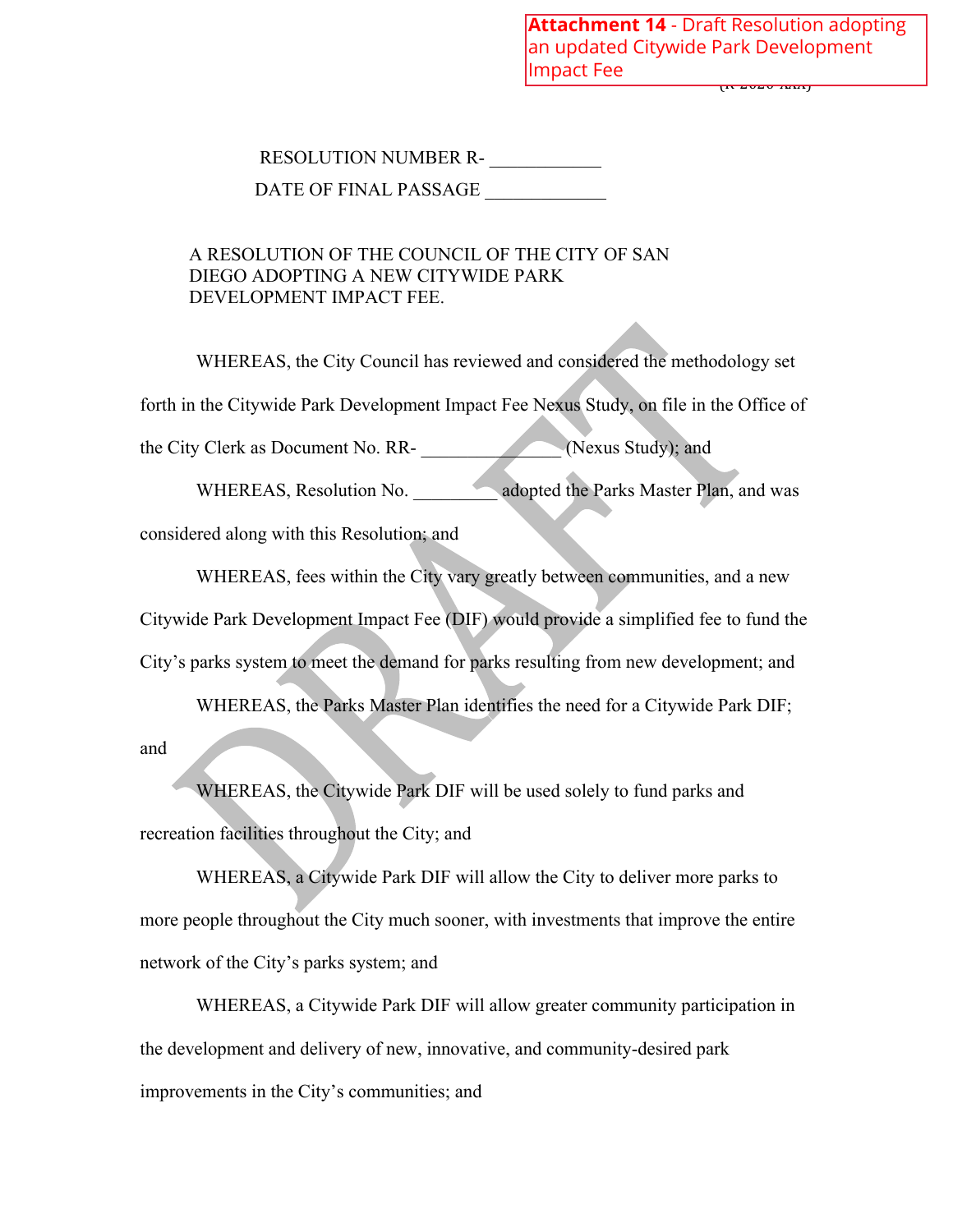WHEREAS, development across the City of San Diego is not distributed equally across communities and historically, some communities have been afforded greater access to recreational opportunity than others over years of growth and development; and

WHEREAS, over the past 10 years, approximately 80 percent of DIF funds have been collected to be spent on parks in the northern areas of the City; and

WHEREAS, this disparity in funding has resulted in marked inequities that exist today in the City's parks system, with parks in the northern areas of the City tending to enjoy more quality park experiences, and areas in the southern portion of the City tending to experience few parks, with fewer amenities, programming, and reduced levels of safety, cleanliness, and enjoyability; and

WHEREAS, funding must be prioritized in the areas of the City with the greatest needs to begin to address the inequities in the City's parks system; and

WHEREAS, the City desires to continue to engage the community through continued public involvement and feedback to determine how funds received through the imposition of this fee should be expended; and

WHEREAS, all recreational assets constructed by the City using the new Citywide Park DIF or by a developer to satisfy a project's parks and recreation requirements onsite are currently and shall continue to be subject to the procedures set forth in Council Policy 600-33 to ensure public involvement and input in the General Development Plan process for parks; NOW, THEREFORE

BE IT RESOLVED, by the Council of the City of San Diego as follows:

1. That the Citywide Park DIF, which includes up to a 5 percent administrative fee, for a single dwelling unit project is approved as follows: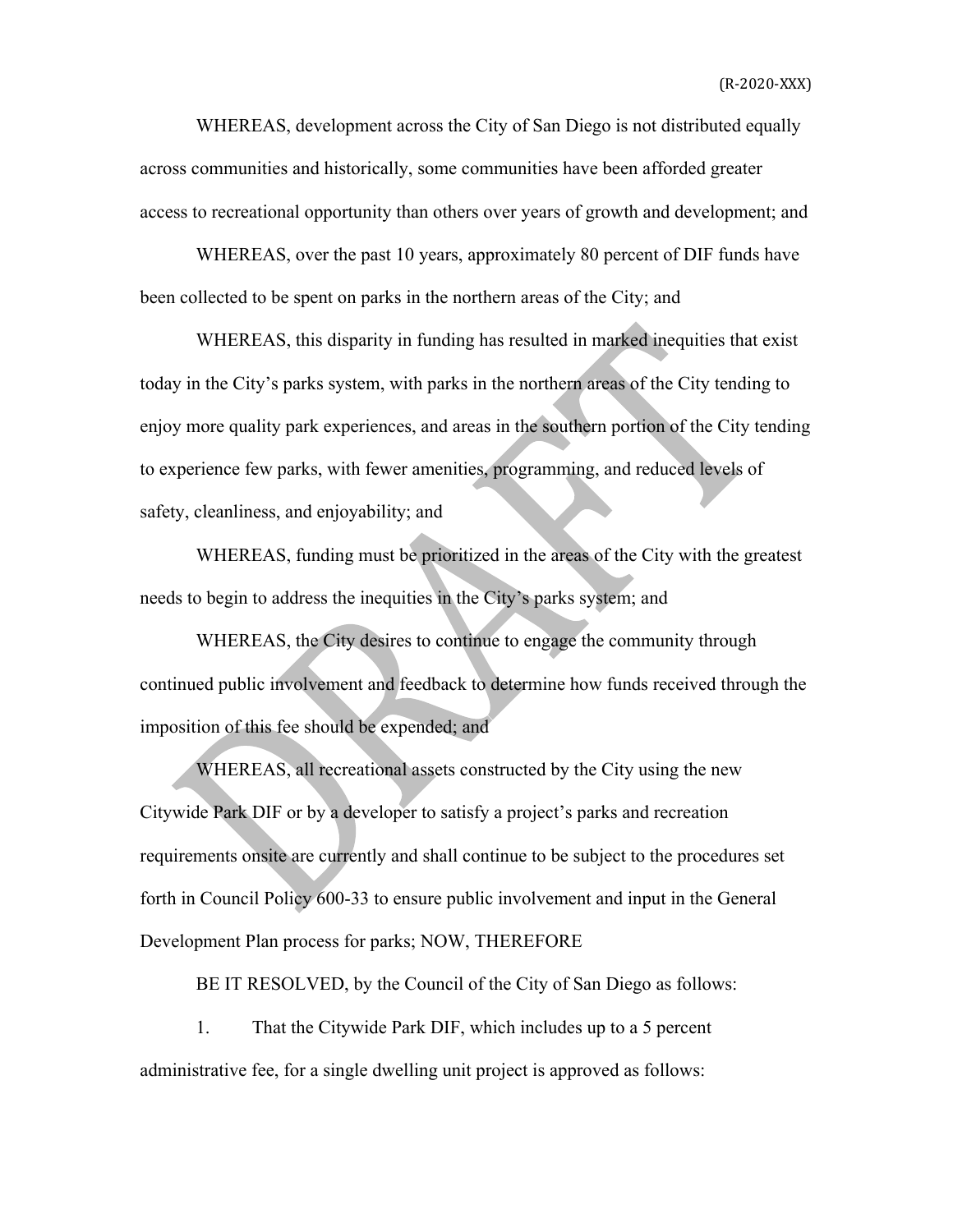| <b>Dwelling Unit Size (sf)</b>                | Fee         |  |
|-----------------------------------------------|-------------|--|
| $\geq 2,501$                                  | \$17,989.13 |  |
| 2450<br>2500<br>$\frac{1}{2}$                 | \$17,809.24 |  |
| 2,401<br>2,450<br>$\overline{\phantom{a}}$    | \$17,629.35 |  |
| 2,351<br>$-2,400$                             | \$17,449.45 |  |
| 2,301<br>$-2,350$                             | \$17,269.56 |  |
| 2,251<br>2,300<br>÷,                          | \$16,909.78 |  |
| 2,201<br>$-2,250$                             | \$16,729.89 |  |
| 2,151<br>$-2,200$                             | \$16,550.00 |  |
| 2,101<br>2,150<br>$\sim 100$                  | \$16,370.11 |  |
| 2,051<br>2,100<br>$\omega_{\rm{eff}}$         | \$16,190.22 |  |
| 2,001<br>2,050<br>$\mathcal{L}_{\mathcal{A}}$ | \$15,830.43 |  |
| 1,951<br>2,000<br>$\sim$                      | \$15,650.54 |  |
| 1,901<br>1,950<br>$\sim$                      | \$15,470.65 |  |
| 1,851<br>1,900<br>$\sim$ $^{-1}$              | \$15,290.76 |  |
| 1,801<br>1,850<br>$\omega_{\rm{eff}}$         | \$14,930.98 |  |
| 1,751<br>1,800<br>$\omega_{\rm{eff}}$         | \$14,751.08 |  |
| 1,701<br>1,750<br>$\mathcal{L}_{\mathcal{A}}$ | \$14,571.19 |  |
| 1,651<br>€<br>1,700                           | \$14,391.30 |  |
| 1,601<br>1,650<br>÷,                          | \$14,211.41 |  |
| 1,551<br>1,600<br>$\sim 100$                  | \$13,851.63 |  |
| 1,501<br>1,550<br>$\omega_{\rm{eff}}$         | \$13,671.74 |  |
| 1,451<br>1,500<br>$\mathbb{Z}^{\mathbb{Z}}$   | \$13,491.85 |  |
| 1,401<br>1,450<br>$\blacksquare$              | \$13,311.95 |  |
| 1,351<br>1,400<br>$\mathcal{L}_{\mathcal{A}}$ | \$12,952.17 |  |
| 1,301<br>$-1,350$                             | \$12,772.28 |  |
| 1,251<br>$-1,300$                             | \$12,592.39 |  |
| 1,201<br>1,250<br>$\frac{1}{2}$               | \$12,412.50 |  |
| 1,151<br>$-1,200$                             | \$12,052.72 |  |
| $1,101$ $\sim$<br>1,150                       | \$11,872.82 |  |
| 1,051<br>1,100                                | \$11,692.93 |  |
| 1,001<br>1,050<br>$\sim$                      | \$11,513.04 |  |
| ≤1,000                                        | \$11,333.15 |  |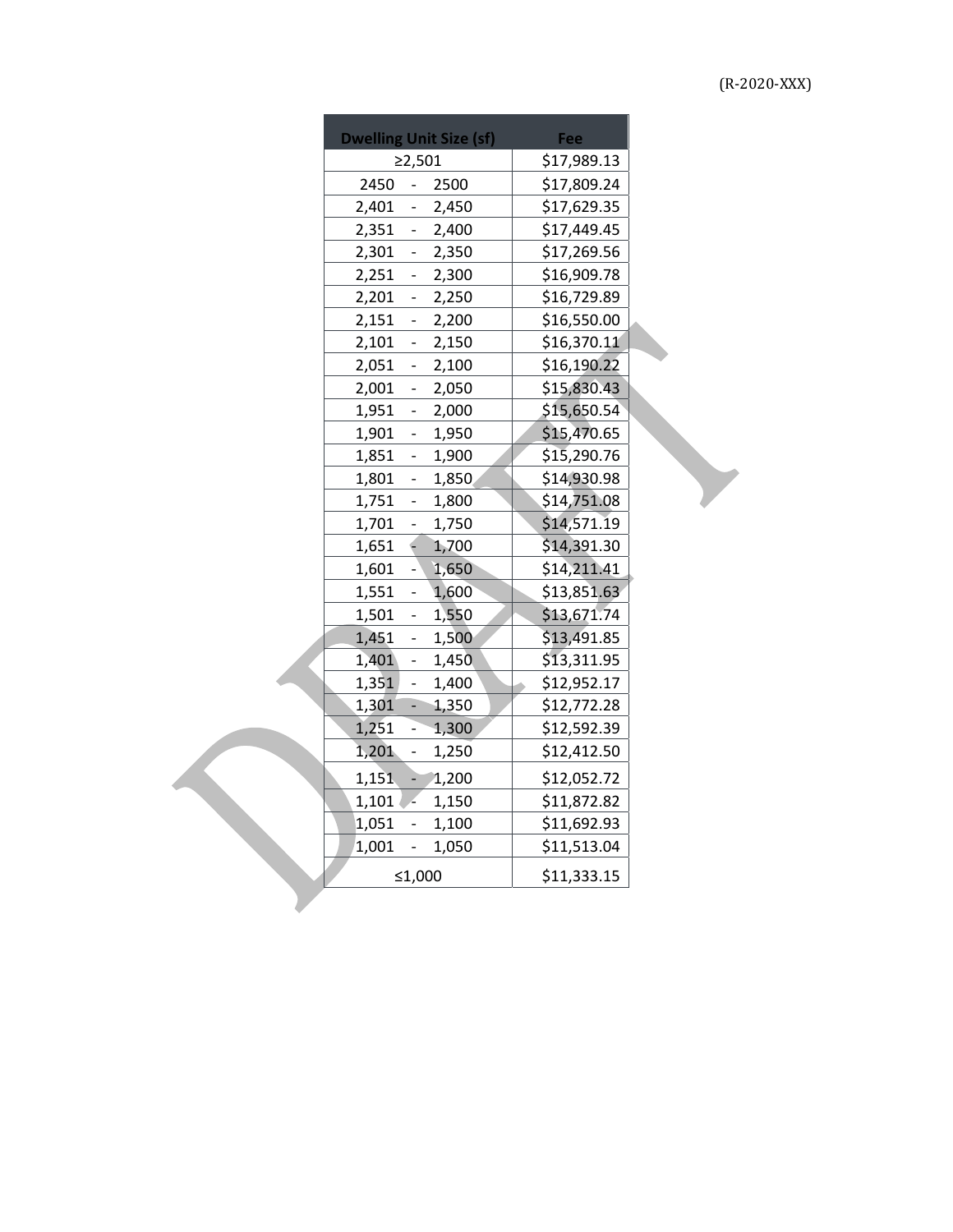2. That the Citywide Park DIF, which includes up to a 5 percent

administrative fee, for a multiple dwelling unit project is approved as follows:

| <b>Dwelling Unit Size (sf)</b> | Fee         |  |
|--------------------------------|-------------|--|
| $\geq 1,301$                   | \$13,968.03 |  |
| 1,251<br>1,300<br>$\sim$       | \$13,828.35 |  |
| 1,201 - 1,250                  | \$13,548.99 |  |
| 1,151 - 1,200                  | \$13,129.95 |  |
| $1,101 - 1,150$                | \$12,850.59 |  |
| $1,051 - 1,100$                | \$12,571.23 |  |
| 1,001<br>$-1,050$              | \$12,152.19 |  |
| 1,000<br>951<br>$\sim 100$     | \$11,872.82 |  |
| 901<br>950                     | \$11,593.46 |  |
| 851<br>900                     | \$11,174.42 |  |
| 801<br>850                     | \$10,895.06 |  |
| 751<br>800                     | \$10,615.70 |  |
| 701<br>750                     | \$10,196.66 |  |
| 651<br>700                     | \$9,917.30  |  |
| 601<br>650                     | \$9,637.94  |  |
| 551<br>600                     | \$9,218.90  |  |
| 501<br>550                     | \$8,939.54  |  |
| 500<br>≤                       | \$8,799.86  |  |

3. That the Citywide Park DIF, which includes up to a 5 percent

administrative fee, for a multiple dwelling unit project within a Transit Priority Area is

approved as follows:

| <b>Dwelling Unit Size (sf)</b> | <b>TPA Fee</b> |
|--------------------------------|----------------|
| ≥1,301                         | \$10,476.02    |
| 1,300<br>1,251                 | \$10,371.26    |
| 1,201<br>1,250                 | \$10,161.74    |
| 1,151<br>1,200                 | \$9,847.46     |
| 1,101<br>1,150                 | \$9,637.94     |
| 1,051<br>1,100                 | \$9,428.42     |
| 1,001<br>1,050                 | \$9,114.14     |
| 1,000<br>951                   | \$8,904.62     |
| 901<br>950                     | \$8,695.10     |
| 851<br>900                     | \$8,380.82     |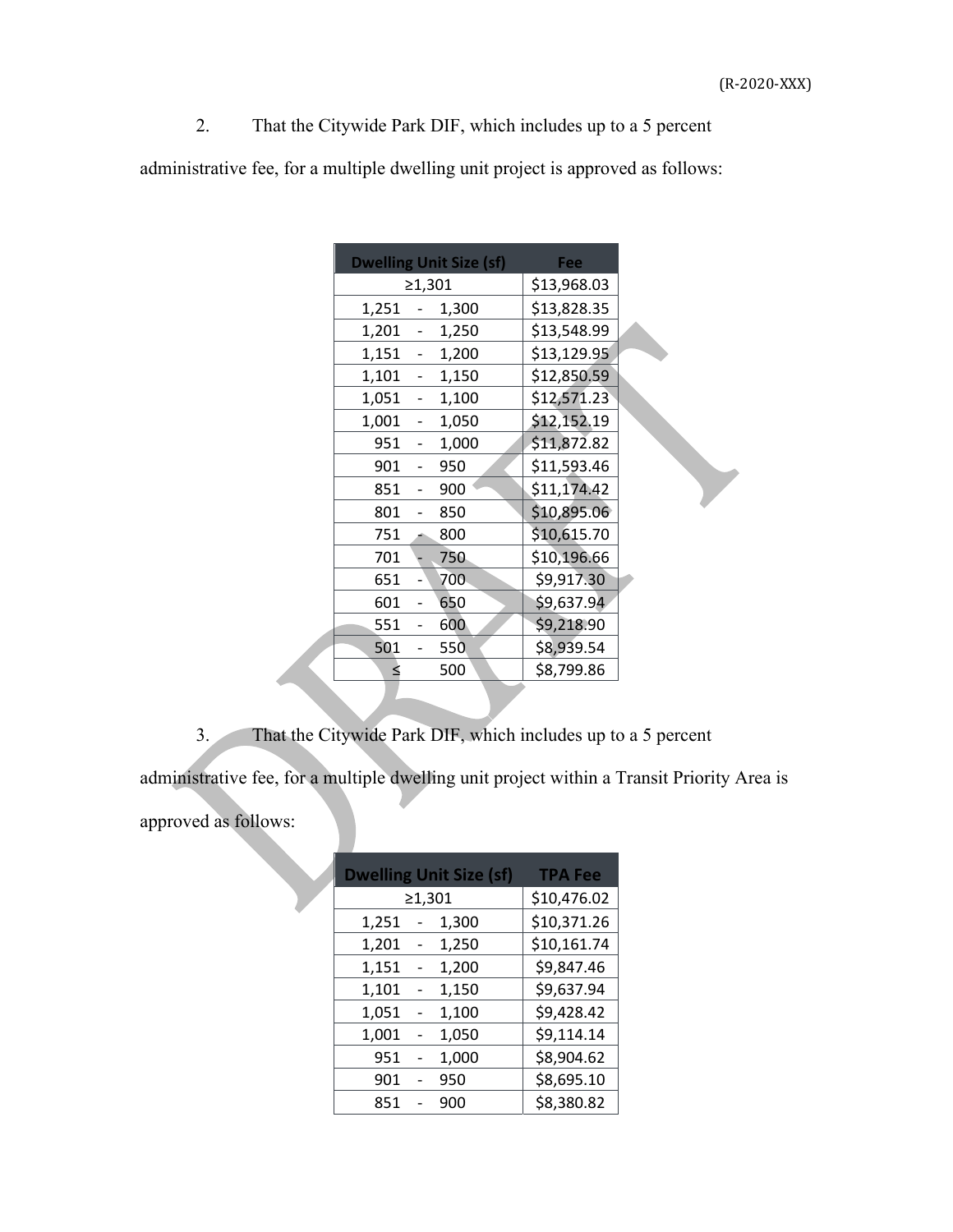| 801<br>850 | \$8,171.30 |
|------------|------------|
| 751<br>800 | \$7,961.78 |
| 701<br>750 | \$7,647.50 |
| 651<br>700 | \$7,437.98 |
| 601<br>650 | \$7,228.45 |
| 551<br>600 | \$6,914.17 |
| 501<br>550 | \$6,704.65 |
| ≤500       | \$6,599.89 |

4. That the Citywide Park DIF, which includes up to a 5 percent

administrative fee, for a senior housing unit outside of a Transit Priority Area is approved as follows:

| <b>Dwelling Unit Size (sf)</b> | Fee         |  |  |
|--------------------------------|-------------|--|--|
| >701                           | \$10,105.66 |  |  |
| 651<br>700                     | \$9,917.30  |  |  |
| 601<br>650                     | \$9,637.94  |  |  |
| 551<br>600                     | \$9,218.90  |  |  |
| 550<br>501                     | \$8,939.54  |  |  |
| $\leq 500$                     | \$8,799.86  |  |  |
|                                |             |  |  |

5. That the Citywide Park DIF, which includes up to a 5 percent

administrative fee, for a senior housing unit within a Transit Priority Area is approved as

follows:

| <b>Dwelling Unit Size (sf)</b> | Fee        |
|--------------------------------|------------|
| 701 or more                    | \$7,579.24 |
| 651 - 700                      | \$7,437.98 |
| 601<br>650<br>$\sim$           | \$7,228.45 |
| 551<br>600                     | \$6,914.17 |
| 501<br>550                     | \$6,704.65 |
| 500 or less                    | \$6,599.89 |

(R-2020-XXX)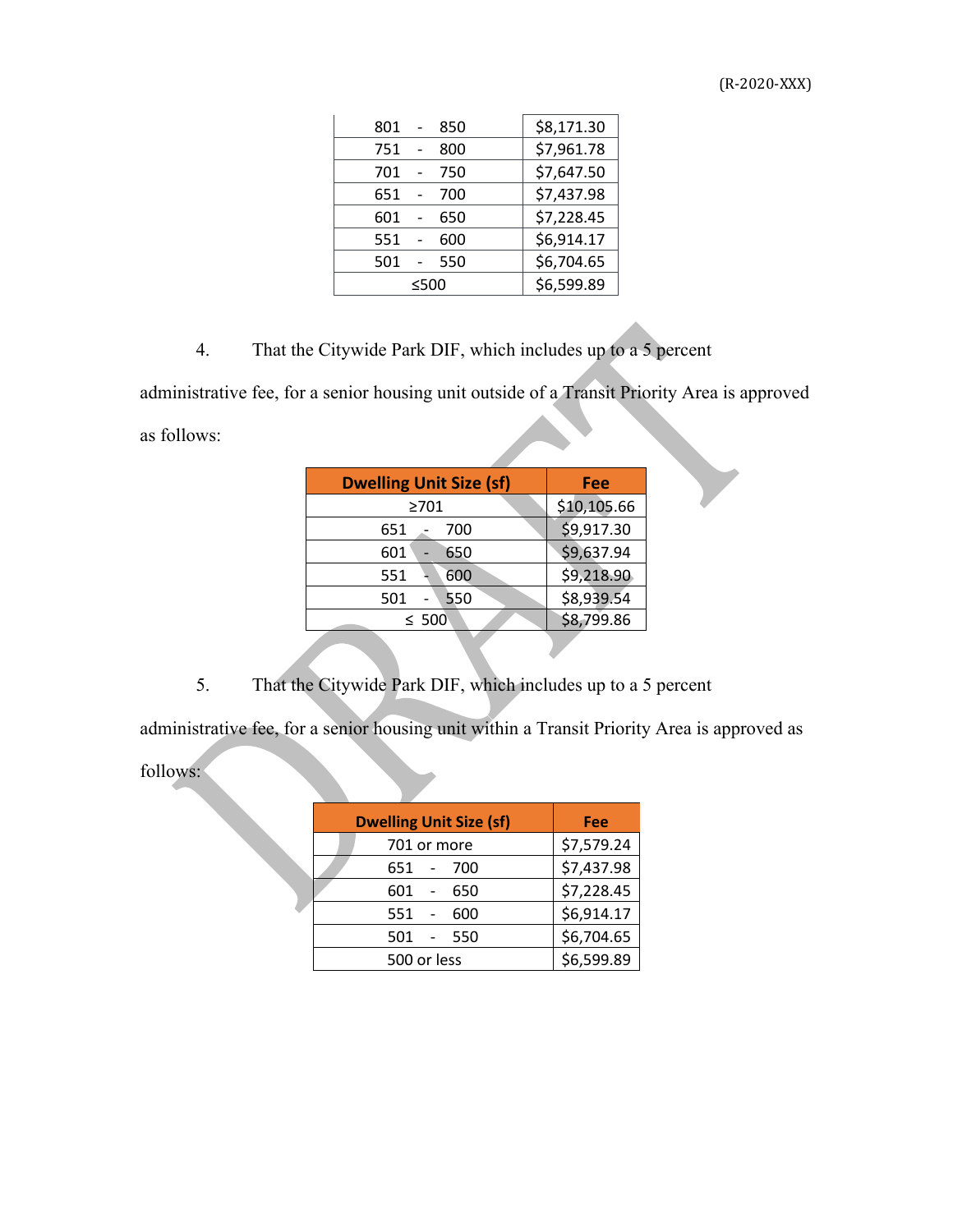6. That a Citywide Park DIF, which includes up to a 5 percent administrative fee, for a group quarters housing project outside of a Transit Priority Area of \$5,290.92 per bed is approved.

 7. That the Citywide Park DIF, which includes up to a 5 percent administrative fee, for a group quarters housing project within a Transit Priority Area of \$3,968.19 per bed is approved.

8. That where a developer provides onsite parks and recreation facilities that meet the park standard identified in the Parks Master Plan for the project, are developed in accordance with the public process identified in Council Policy 600-33 and in accordance with the City's standards for the design and construction of parks, a fee of 90 percent less than the amounts otherwise identified in this Resolution, is approved. Where a developer meets a portion of the park standard identified in the Parks Master Plan, a proportionate exemption from payment for the Citywide Park DIF shall be applicable.

9. That where a developer provides onsite parks and recreation facilities that meet the park standard identified in the Parks Master Plan for the project, are developed within a Community of Concern, as determined by the Mayor or his designee, in accordance with the public process identified in Council Policy 600-33 and in accordance with the City's standards for the design and construction of parks, the amounts otherwise identified in this Resolution shall not apply. Where a developer meets a portion of the park standard identified in the Parks Master Plan, a proportionate exemption from payment for the Citywide Park DIF shall be applicable.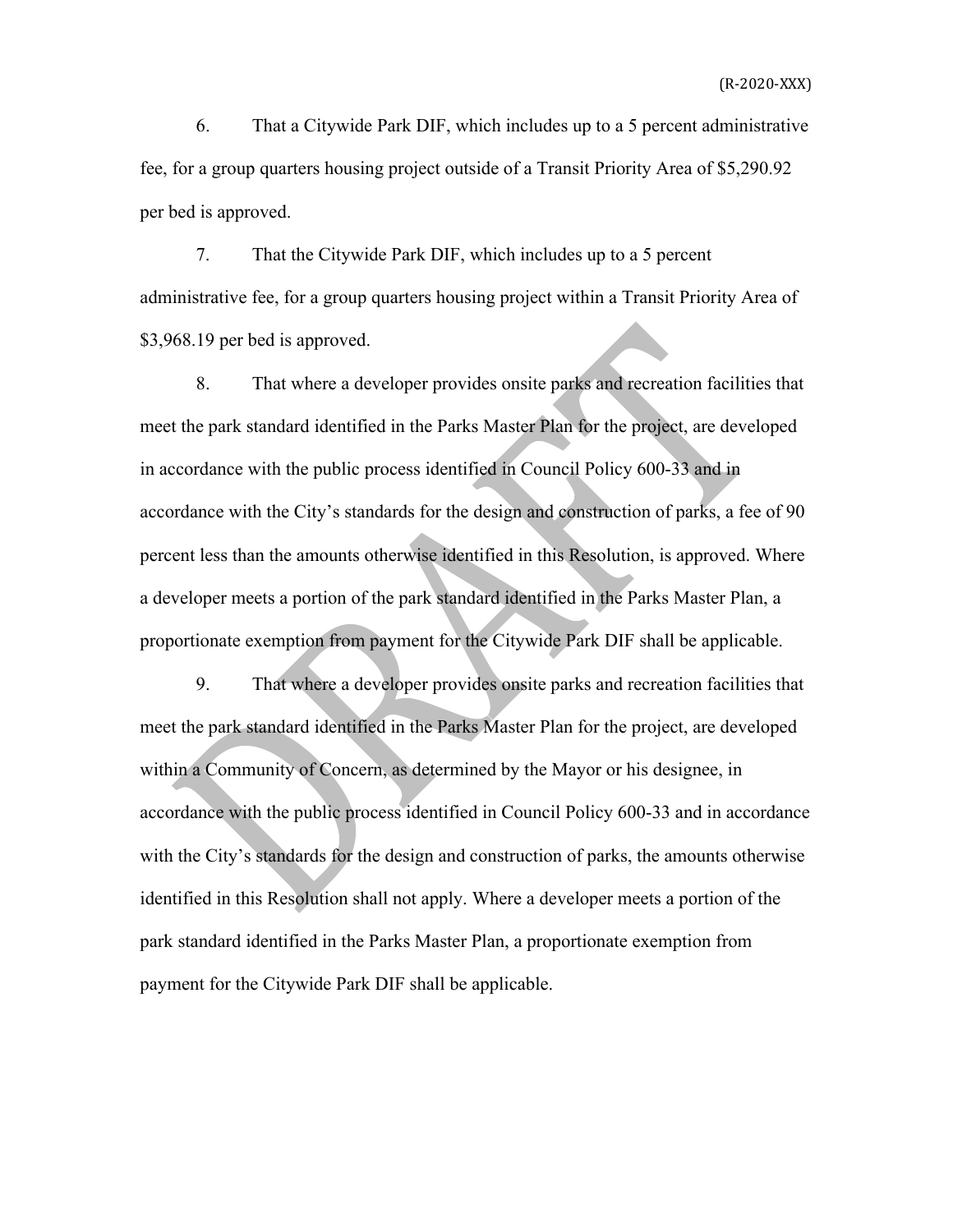10. That for any 55-year covenant-restricted affordable dwelling unit at 80 percent area median income and below, a fee of 25 percent less than the amounts otherwise identified above in this Resolution, is approved.

11. That for any 55-year covenant-restricted affordable dwelling unit at 81 to 120 percent area median income, a fee of 20 percent less than the amounts otherwise identified above in this Resolution, is approved.

12. That for any dwelling unit that is located within a new building that is certified as a LEED Platinum or Living Building Challenge building, a fee of 5 percent less than the amounts otherwise identified above in this Resolution, is approved.

13. That for any dwelling unit that is designed in accordance with San Diego Municipal Code Section 145.4004 (Tier I-Accessible Dwelling Unit) or 145.4005 (Tier II-Visitable Unit), a fee of 2.5 percent less than the amounts otherwise identified above in this Resolution, is approved.

14. That except as provided for in Sections 8 and 9, under no circumstance shall the fee for any dwelling unit be less than 50 percent of the amount of the Citywide Park DIF identified in Section 1 for single dwelling units, Section 2 for multiple dwelling units, or Section 4 for senior housing units, as applicable, in this Resolution.

 15. That the Chief Financial Officer is authorized to establish an interestbearing fund for funds received from payment of the Citywide Park DIF, to be used solely to fund parks and recreation facilities.

 16. That the Citywide DIF identified in this Resolution shall replace the parks component of any DIF adopted by any other City Council Resolutions for residential development, and shall serve as the new updated fee applicable to the development.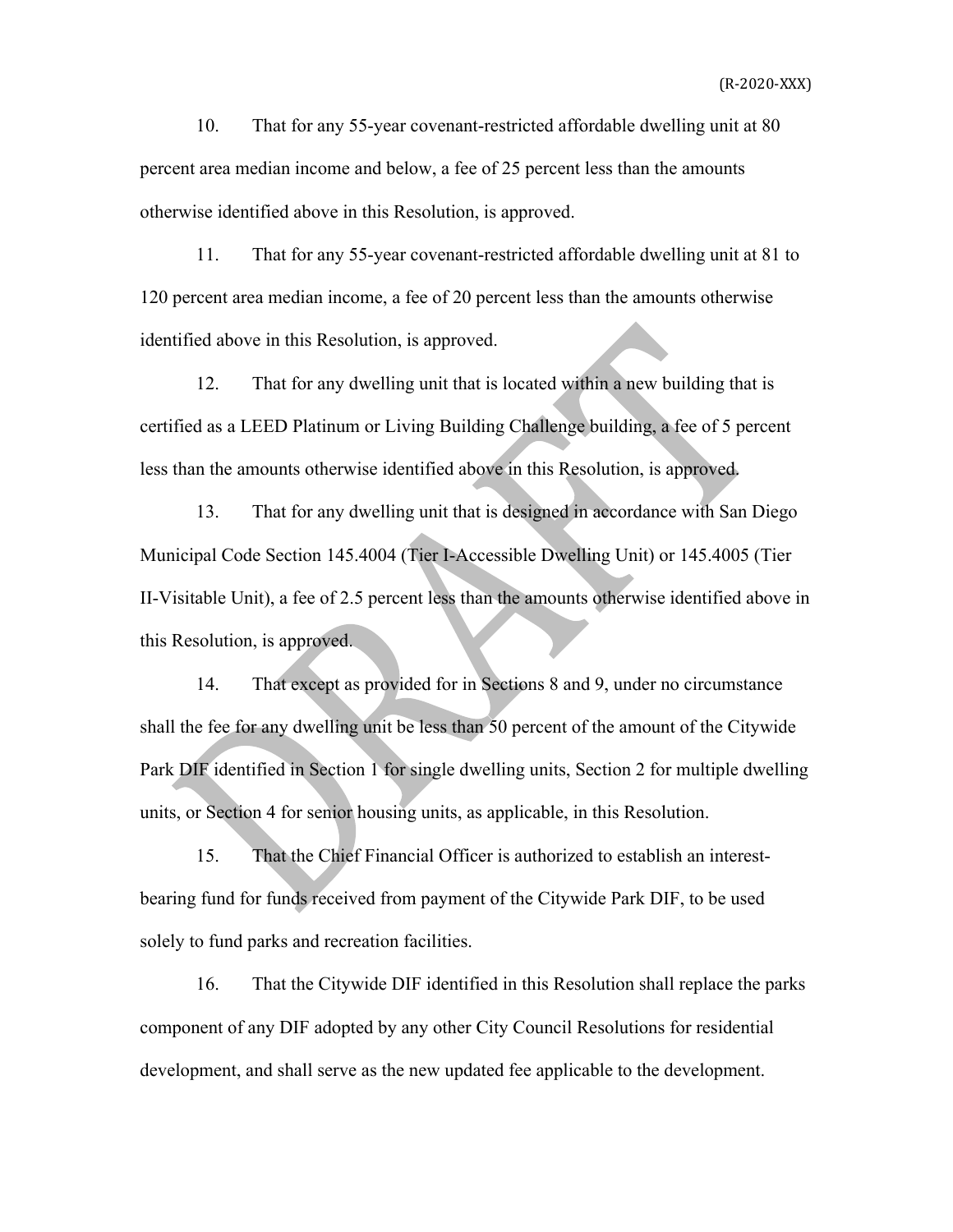17. That the Chief Financial Officer is authorized to distribute funds from the Citywide Park DIF in accordance with this Resolution, San Diego Municipal Code Chapter 14, Article 3, Division 10, and priorities identified in the Parks Master Plan. Specifically, for five years from the final passage of this Resolution, at least 80 percent of all Citywide Park DIF collected shall be prioritized for investments in park deficient communities, as determined by the Mayor, or his designee, with at least 50 percent of the total being prioritized for investments in Communities of Concern, as determined by the Mayor or his designee.

18. That the Nexus Study is incorporated by reference into this Resolution as support and justification for the satisfaction of findings required pursuant to the Mitigation Fee Act, as set forth in California Government Code section 66001, for the imposition of development impact fees. Specifically, it is determined and found that the Nexus Study:

- a. Identifies the purpose of the development impact fee, which is to fund park and recreational improvements needed to serve additional residential populations that result from new development in the City.
- b. Identifies the use to which the development impact fee is to be put, which is to fund park and recreation improvements throughout the City in a manner consistent with standards-based planning criteria set forth in the Parks Master Plan.
- c. Demonstrates how there is a reasonable relationship between the development impact fee use and the type of development on which the development impact fee is imposed. Future development will require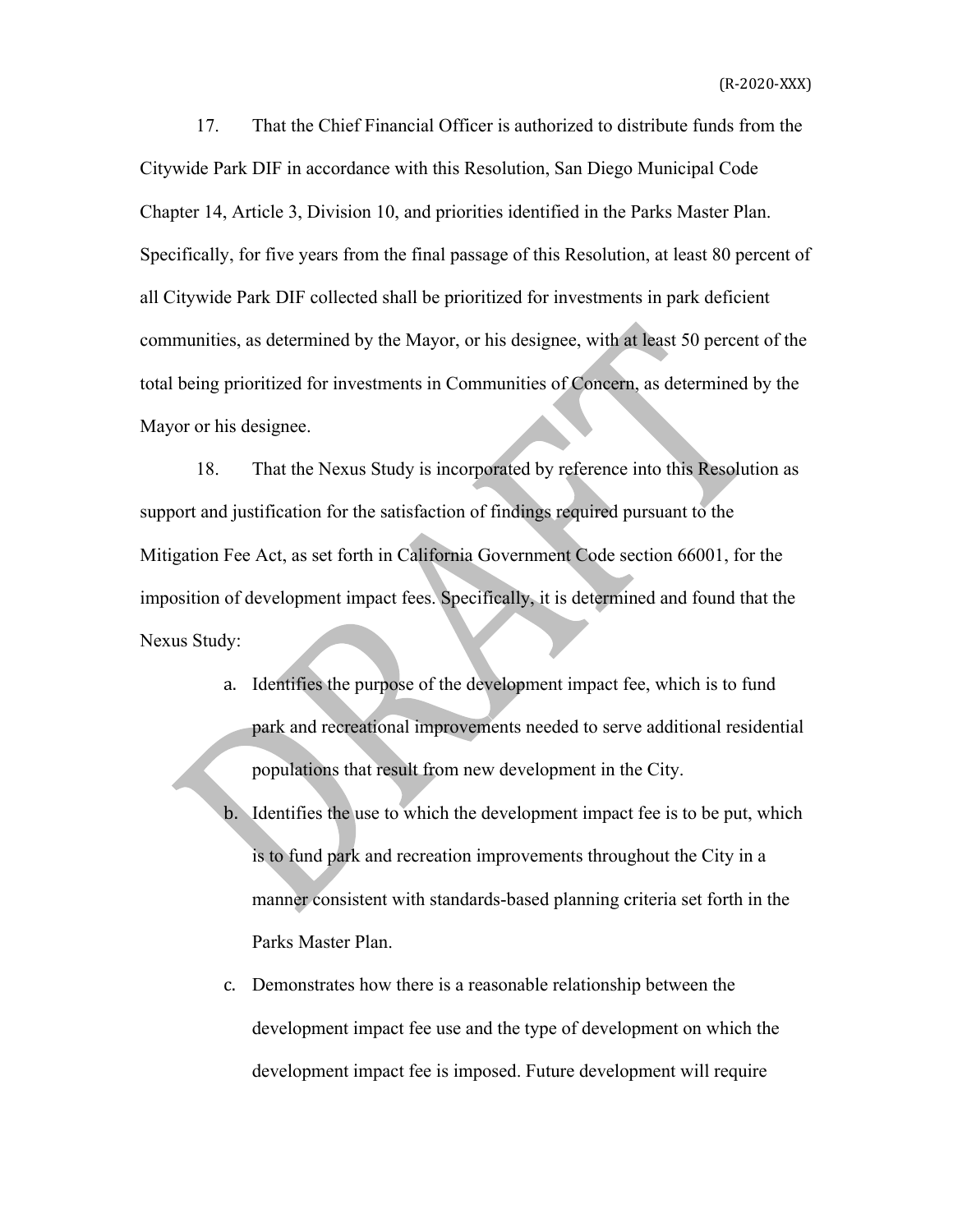additional investments in park and recreational facilities to maintain defined Citywide park standards. As set forth in the Parks Master Plan, access to a wide variety of recreational resources throughout the City is key to a successful Citywide parks system. The fees would be used solely for this purpose; and

d. Demonstrates how there is a reasonable relationship between the need for the public facility type and the type of development for which the development impact fee is imposed. Future development will require additional investments in park and recreational facilities to maintain defined Citywide park standards. As set forth in the Parks Master Plan, access to a wide variety of recreational resources throughout the City is key to a successful Citywide parks system. As new development will necessitate the need for park and recreation investments, the burdens posed are reasonably related to the use of the fee.

e. Reasonable Apportionment. The reasonable relationship between the fee for a specific project and the cost of improvements attributable to the project is described in the Nexus Study and is consistent with the standards-based planning criteria set forth in the Parks Master Plan.

19. That at least 10 percent of the Citywide Park DIF shall be prioritized for acquisition of new park land.

20. That this Resolution shall be effective 60 days after the date of final passage of this Resolution, or on the effective date of Resolution No. \_\_\_\_\_\_\_\_\_\_, adopting the Parks Master Plan, whichever occurs later, and shall be in effect at the time building